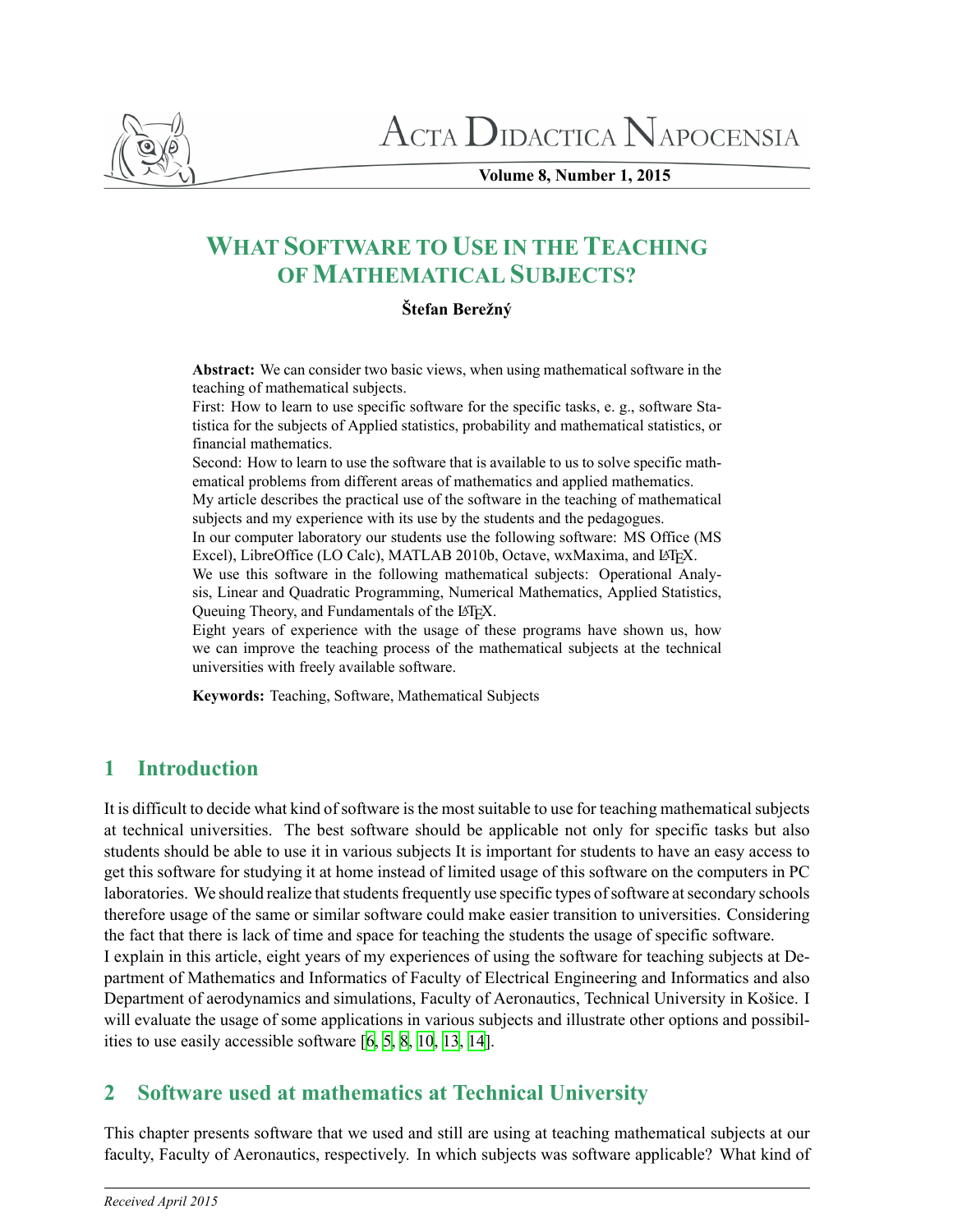response we received while using it? Finally I will try to explain how to choose the software for teaching mathematical subjects considering experience and possibilities which are available at our faculty and university.

### **2.1 What kind of software**

In 2006 we established new PC laboratory with limited possibilities at our Faculty. Other laboratories were gradually formed with hardware which enable us to use variety of software. Four active laboratories at DMTI and DAaS, are active with relatively modern computers with high speed graphic cards, processors and memories (RAM).

The software installed on computers are:

- (a) MS Office (MS Excel),
- (b) LibreOffice (LO Calc),
- (c) MATLAB  $2010b +$  toolboxes,
- (d) Octave,
- (e) wxMaxima,
- $(f)$  LAT<sub>F</sub>X.

We are in the process of updating the infrastructure of computers for parallel calculating (Parallel Computing Toolbox for Matlab - server MDC) and also usage of graphic cards for math calculating and simulation in two laboratories.

The question is, why have we chosen this software and what is the importance of usage of software teaching mathematical subjects at our faculty. MS Excel from MS Office package and LO Calc from Libre Office package was chosen because classic spreadsheet are part of education at many secondary schools and students are familiar with basic usage of software. MS Office is frequent package used by many users. Schools are provided with bargain packages (our university uses license for buying MS Office package, we are entitled to use MS Office package with Windows). Students are also able to buy bargain MS Office package. We have also chosen alternative option Libre Office (initially we used Open Office). Matlab was picked because it is frequently used in engineering and scientific fields. Our university acquires licenses for Matlab usage for educational purposes and scientific research.

Future engineers should require basic knowledge while using it (airplane aerodynamics, thermal management engines, signal broadening, etc.). Octave software is an alternative option of Matlab. Students find the program useful even after they graduate university. Program wxMaxima is also an alternative option of Maple (Mathematics) program. Program LAT<sub>E</sub>Xwas chosen as an easily accessible typographic program. It is useful for writing mathematical and engineering articles into scientific journals. Installation of software is available for operating systems Windows and Linux, except MS Office package.

Windows or Linux which is important. The project of Dr. Ján Buša deals with usage of open source software at universities. It is available on website of Dr. Ján Buša: [Project KEGA - 3/2158/04 - New](http://people.tuke.sk/jan.busa/kega/) [teaching technologies. – Usage of OPEN SOURCE software in teachings at universities](http://people.tuke.sk/jan.busa/kega/) and publications [\[6,](#page-9-0) [5,](#page-9-1) [8,](#page-9-2) [10](#page-9-3), [13](#page-9-4), [14\]](#page-9-5).

### <span id="page-1-0"></span>**2.2 In which subjects can be software used**

At the beginning we used computers only in subjects such as Numerical Mathematics, occasionally Probability and Mathematical Statistics. Limited number of students could attend these courses due to capacity of PC laboratories. Numerical Mathematics is taught in the second year of bachelor study. Students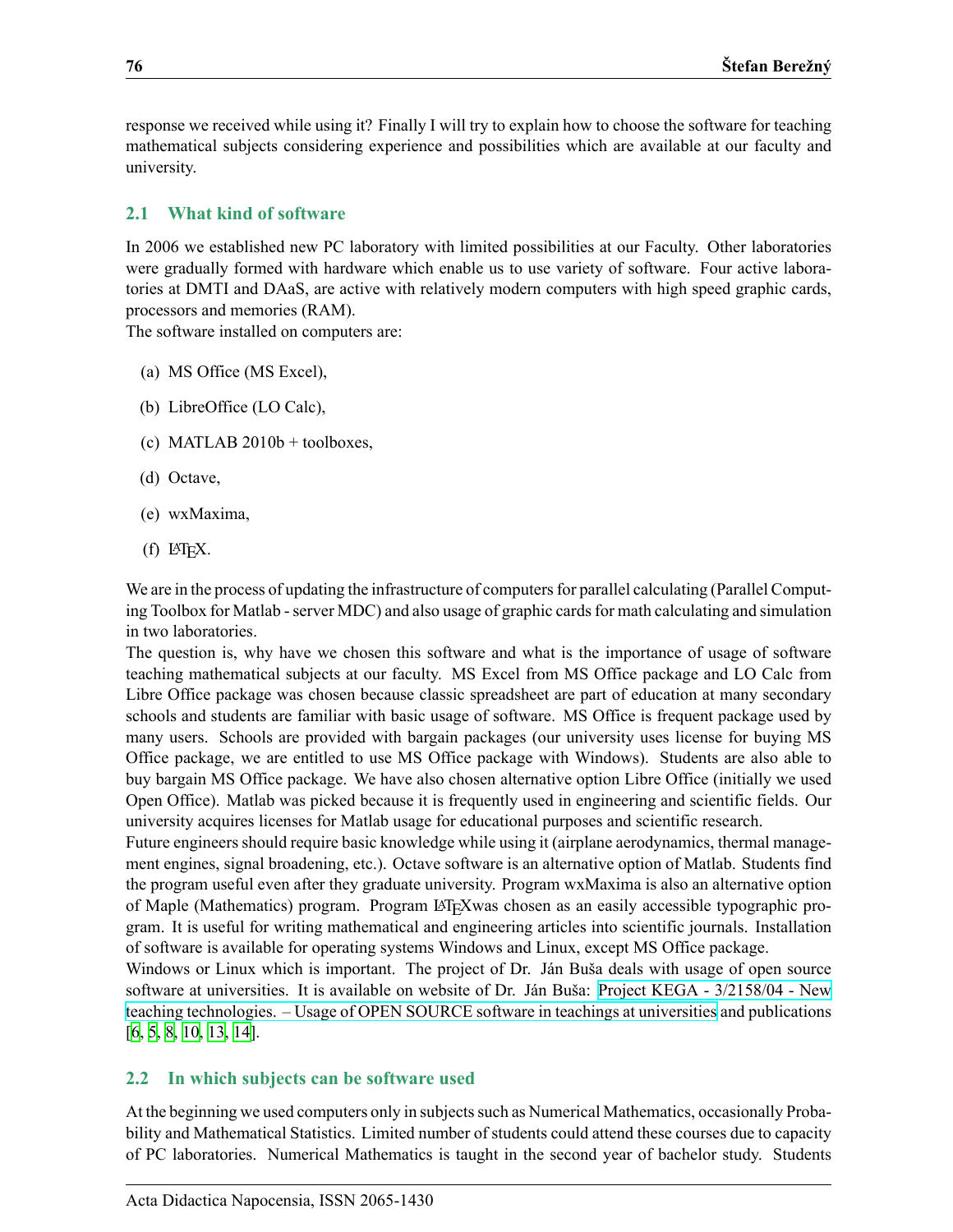have already mastered basic knowledge in programming in C and C++. We were able to use Matlab and consequently classrooms [\[7](#page-9-6), [9](#page-9-7), [11](#page-9-8), [12\]](#page-9-9).

Students groups were large but capacity of PC laboratories was limited as the number of classes at out Faculty. Therefore small specialized groups of students were formed in one or two PC laboratories. We succeeded in using PC with more subjects. These are: Operational Analysis, Linear and Quadratic Programming, Numerical Mathematics, Applied Statistics, Queuing Theory and Fundamentals of the LATEX. Numerical Mathematics is taught in the first year of bachelor study. Operational Analysis and Fundamental of the LATEXis taught in the third year of bachelor study, Applied Statistics and Linear and Quadratic Programming is taught in the first year and Queuing Theory in the second year of engineering study. We also use PC software in these subjects at Faculty of Aeronautics: Selected chapters from Mathematics, Applied Mathematics and Numerical Mathematics. Applied Mathematics and Numerical Mathematics is taught in the first year of engineer study and Selected chapters from Mathematics is the subject for PhD students. These subjects cover numerical mathematics, probability, mathematical statistics and mathematical optimization. At Faculty of Aeronautics the education of PC started on request of technical departments. Departments requested to use program Matlab and program Excel for calculating.

What is common for all the subjects that use PC laboratories for educational purposes? Each subject calculates mathematical assignments with great number of numerical inputs. — In all subjects the tasks are solved with the need to perform a lot of numerical calculations, work with a lot of input data, respectively. In addition to these subjects, there are other subjects taught in PC laboratories at our department since I don't have sufficient information about them I won't present them.

#### <span id="page-2-0"></span>**2.3 How to use the software**

At the beginning we used program package Matlab 6.0 (7.0) at teaching Numerical Mathematics, Probability and Mathematical Statistics, available at our faculty. It was a subject of the second year of bachelor degree. Majority of students were inexperienced in using the Matlab program and had no access to commercial software. It took a great deal of time to explain the basics of the Matlab program in various tasks (prepared literature for students -[[7](#page-9-6), [9](#page-9-7), [12\]](#page-9-9)) at the beginning of semester and during the class. The time frame of lesson was shortened by explaining the basis usage of Matlab program. It caused significant time pressure nevertheless overall students results haven't been improved. The number of successful students hasn't changed due to the limited capacity of PC laboratories, students were examined without PC usage. The lack of traditional calculator knowledge and lack of effectively organizing estimation without using the computers resulted in numerous problems.Therefore the usage of computers with these subjects was stopped. The computers are recently only used on teacher's request. This subject was emphasized in this article because there were not the same methods applied with all groups.

During that period of time I have started teaching small groups of students. I have tried to find out how can we use computers effectively in teaching above mentioned subjects. I knew I didn't have any extra time to explain the Matlab program in all suitable subjects. I have decided to do a short student survey. I wanted to know what kind of software they are familiar with, what kind of software they use and whether they have any experience with programming. I have chosen the software to be installed on computers in laboratory based on student's survey. I also created rules how to use it. I explained to students that computer software is an intelligent calculator and I won't be able to monitor PC outcomes. I can only check the staff that is on graph (spreadsheet) in notebook, credit test or final exam. Since the information in computers didn't influence their final evaluation I made another rule that they can use any available computer software installed in laboratory.

Rules about software usage effected student's choice of math exercises for class, credit test and final exam. Choice of math exercises was enlarged because PC calculations were fast and effective. I also expected there won't be so many numerical mistakes in regards to students calculations.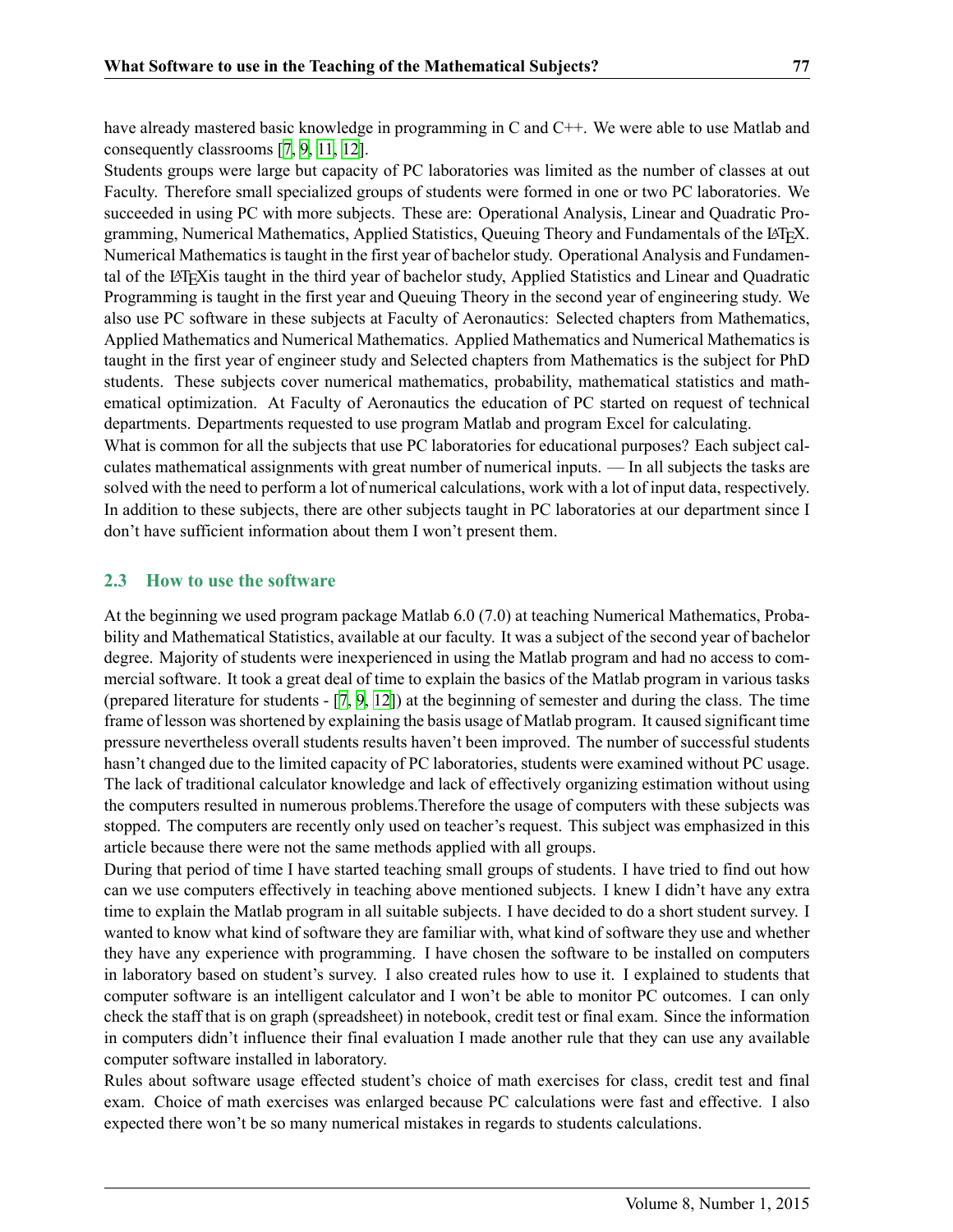## **3 Achievements**

During eight years period of time, I observed the usage of the software teaching these mathematical subjects:

- (1) how is software used in students calculations,
- (2) what mistakes disappeared and what mistakes appeared,
- (3) how successful will be taking these subjects,
- (4) what kind of student's reaction and respond we got after using this kind of teaching.

I will give you the detailed answers to specific tasks from teaching those subjects from [2.2](#page-1-0) section, using software described in [2.3](#page-2-0).

For the first time I used innovative principles with usage of software in subject of Operational Analysis. I explained to students what kind of computer software is available and asked them whether they familiar with it. Most of the students were familiar with MS Excel, one of them used Matlab and one of them wasn't familiar with any software. Later on most of the students were using MS Excel (from secondary school) but majority were also using Matlab or Octave. Some students have already used program language C meaning C++.

Basic model was used in subjects mentioned in chapter [2.2.](#page-1-0) Evaluation of students is based on constant chart. Student can get score of 100 for each subject. Score of 20 stands for credit test and score of 80 stands for exam test. Student is required score of 11 for getting credit. Exam test consists of two parts – practical and theoretical (both are valid score of 40). According to school system student is required to get score of 51 (credit and written exam test) and score of 41 for written exam test to successfully pass the exam. Illustration of individual tests will be described with each subject. Students were evaluated according to above mentioned chart. Every year we compared information how successful students were, which software they used and what was their basic knowledge with software before taking individual subject course. At the end of semester I had feedback information from students.

### **3.1 Operational analysis, Linear and Quadratic programming**

Students used software at subjects as Linear programming (simplex method, dual simplex method), integer programming problem (Gomory's algorithm) and tasks of quadratic programming. Quadratic programming is a subject of the first year engineer students. These students are pretty much familiar with using Matlab and Octave software.

I experienced that the most frequent (99 %) program was MS Excel or LO Calc, students were using it during the class and during the exams. They chose Matlab even though it has function which can solve linear programming through simplex method.

Their choice was obvious because they needed simplex tables with feasible basic solutions and find pivoting for their next outcomes. They have to decide which pivot to choose for solving individual task or specific tasks of linear programming. They used MS Excel (LO Calc). These programs easily formed readable sheets with applied pivoting, considering the function of program. Student can get final result without information which leads to results while using Matlab program and its optimization function for simplex method. Some students used this program to verify the credibility of acquired results. See the sample figure [1.](#page-4-0)

$$
x_1 + 2x_2 - x_3 - 2x_4 + x_5 - x_6 \longrightarrow \min
$$
  
\n
$$
x_1 + x_2 - x_3 + x_4 + x_5 = 4
$$
  
\n
$$
x_1 - x_2 + 2x_3 - x_4 + x_6 = 3
$$
  
\n
$$
x_{1-6} \ge 0
$$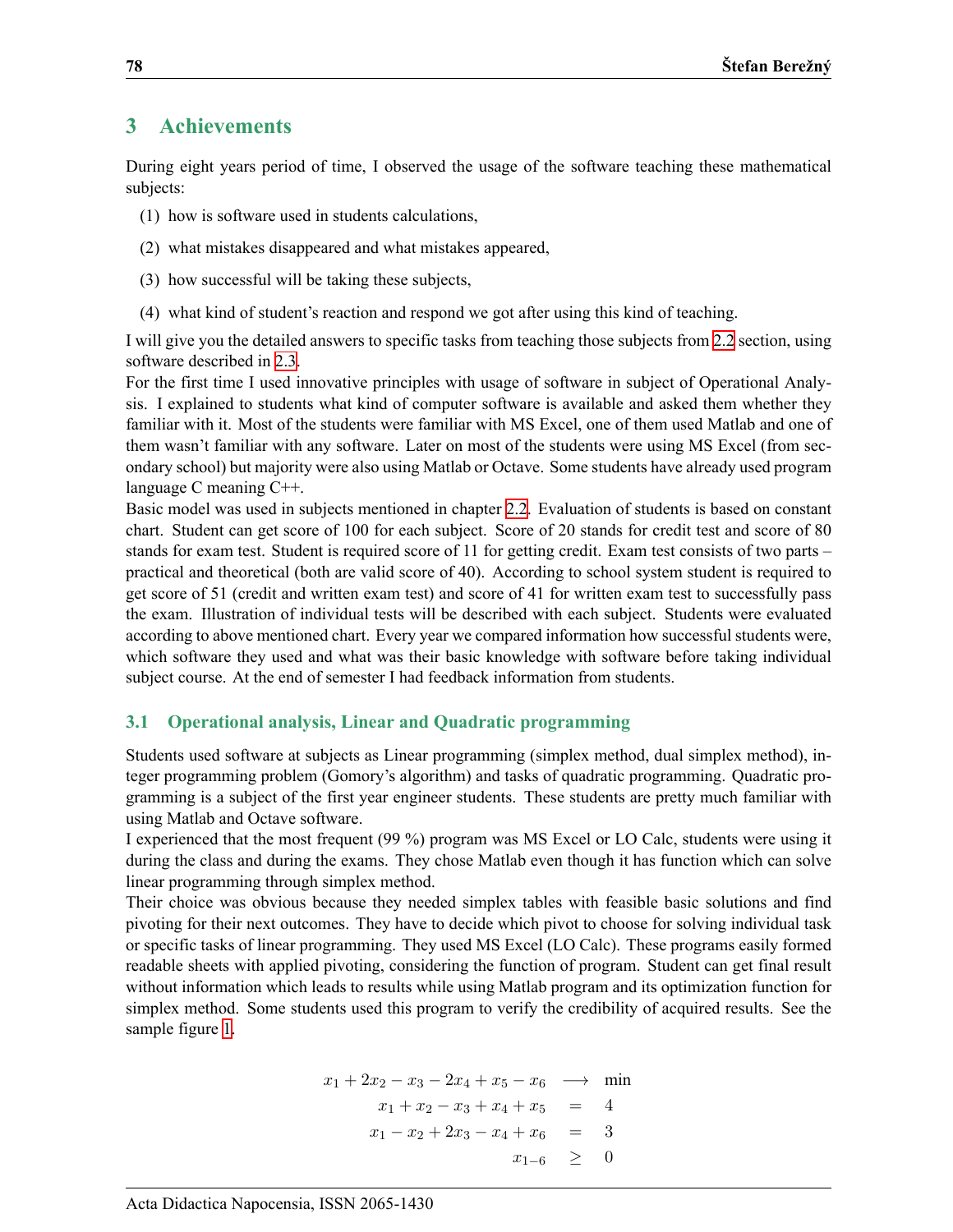| $f_x$<br>A17<br>$\sim$<br>▼ |              |                          |              |                |                |                |              |                |       |                 |
|-----------------------------|--------------|--------------------------|--------------|----------------|----------------|----------------|--------------|----------------|-------|-----------------|
| ⊿                           | $\mathsf{A}$ | $\overline{B}$           | $\mathsf{C}$ | $\mathsf{D}$   | E              | F              | G            | H              |       | J               |
| $\mathbf{1}$                |              |                          |              |                |                |                |              |                |       |                 |
| $\overline{2}$              |              | B                        | $x_0$        | $x_1$          | $x_2$          | $x_3$          | $x_4$        | $x_5$          | $x_6$ |                 |
| 3                           |              | --                       | 0            | 1              | $\overline{2}$ | $-1$           | $-2$         | 1              |       | $-1$ 0 - 1 + 11 |
| $\overline{4}$              |              | $x_5$                    | 4            | $\mathbf{1}$   | 1              | $-1$           | 1            | $\mathbf{1}$   | 0     |                 |
| 5                           |              | $x_6$                    | 3            | $\mathbf{1}$   | $-1$           | $\overline{2}$ | $-1$         | $\bf{0}$       |       |                 |
| $\boldsymbol{6}$            |              | $\overline{\phantom{m}}$ | $-1$         | 1              | 0              | $\overline{2}$ | $-4$         | 0              |       | $0 0 + 4P1$     |
| $\overline{7}$              |              | $x_5$                    | 4            | $\mathbf{1}$   | 1              | $-1$           | $\mathbf{1}$ | $\mathbf{1}$   |       | 0P1             |
| 8                           |              | $x_6$                    | 3            | 1              | $-1$           | $\overline{2}$ | $-1$         | 0              |       | $1$ $II + P1$   |
| $\overline{9}$              |              | $\overline{\phantom{a}}$ | 15           | 5              | 4              | $-2$           | 0            | 4              |       | $0 0 + 2P2$     |
| 10                          |              | $x_4$                    | 4            | $\mathbf{1}$   | 1              | $-1$           | $\mathbf{1}$ | $\mathbf{1}$   |       | $0 1 + P2$      |
| 11                          |              | $x_6$                    | 7            | $\overline{2}$ | $\mathbf{0}$   | $\overline{1}$ | 0            | $\mathbf{1}$   | 11    | P <sub>2</sub>  |
| 12                          |              | $\sim$                   | 29           | 9              | 4              | $\bf{0}$       | 0            | 6              | 2     |                 |
| 13                          |              | $x_4$                    | 11           | 3              | 1              | $\bf{0}$       | $\mathbf{1}$ | $\overline{2}$ |       |                 |
| 14                          |              | $x_3$                    | 7            | $\overline{2}$ | $\bf{0}$       | $\mathbf{1}$   | $\bf{0}$     | $\mathbf 1$    | 1     |                 |
| 15                          |              |                          |              |                |                |                |              |                |       |                 |
| $\sim$ $\sim$               |              |                          |              |                |                |                |              |                |       |                 |

<span id="page-4-0"></span>**Picture 1**: Linear Programming Problem – MS Excel applied

The sheets are displayed within limited space but we can easily see every step of solution from incoming variables into base and pivot. We can see which columns corresponds to the variables as such and which corresponds to the basic variables. They used the same approach with the tasks of Integer linear programming, where they add rows (Gomory cuts) and columns (Gomory variables). They also use it with quadratic programming with simplex tables.

Students showed less mistakes while using software. If there were mistakes it was because of basic mistake not only wrongly applied mathematical operation. There were also mistakes caused by inadequate usage of software. These mistakes are difficult to spot or we can't find them at all (especially with credit and exam written tests).

- **Credit test –** consists two tasks, each scores of 10. The first assignment is graphic solving task of LPP with two real variables. The second assignment is solving task with simplex method.
- **Exam test –** consists of four tasks, each scores of 10 and 10 theoretical questions, each scores of 4. The first task includes simplex method, the second includes method of CPM, or PERT, the third task includes transportation problem and the last fourth task is integer programming problem or task about max flow problem (Ford Fullkerson algorithm). Two questions are fill in definition questions or theorems. Four questions are theorems, definitions or properties and four questions are multiple choices questions a,b,c or d, where correct answer can be from 0 to 4.

Process of academic years results is illustrated in Table [1,](#page-5-0) it shows the subjects of Operational analysis (OA) and Mathematics 3 (Linear programming) (M3). (WT – winter term, ST – summer term) We can see that average evaluation of exam results from (OA) and (M3) was improved. Students used software in the second task of credit exam and in the first and the fourth task of exam test. They used MS Excel respectively LO Calc in majority tasks. They used standard calculator in four cases, they did not use anything in two cases and they used Matlab respectively Octave in two cases. Students became more advanced in using software (mainly from secondary school - showed in research from the beginning of term). More than 85 % student's feedback showed satisfactory approach about using PC during tests and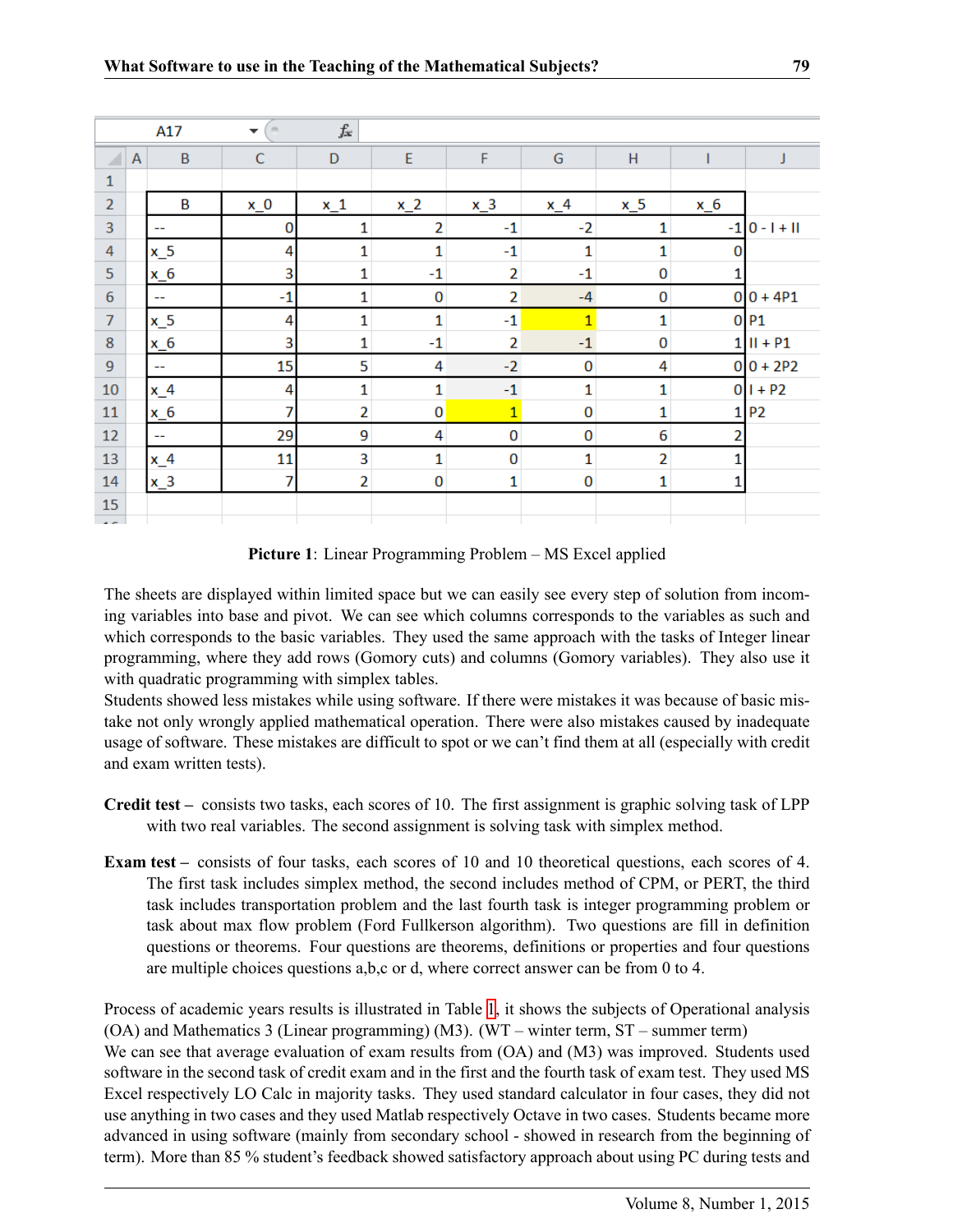| Subject        | Academic year             | Average |
|----------------|---------------------------|---------|
| M <sub>3</sub> | ST 2009/2010              | 2.63    |
| M <sub>3</sub> | ST 2010/2011              | 2.46    |
| M <sub>3</sub> | ST 2011/2012              | 2.22    |
| M <sub>3</sub> | WT 2012/2013              | 1.89    |
| M <sub>3</sub> | $\overline{WT 2013/2014}$ | 2.88    |
| OΑ.            | ST 2006/2007              | 2.63    |
| OА             | ST 2007/2008              | 2.38    |
| <b>OA</b>      | ST 2008/2009              | 2.56    |
| <b>OA</b>      | ST 2010/2011              | 2.21    |

<span id="page-5-0"></span>

|  |  |  | Table 1: Results of subjects OA and M3 |  |  |
|--|--|--|----------------------------------------|--|--|
|--|--|--|----------------------------------------|--|--|

exercises. More than 70 % of students were satisfied about their familiar software choice. They claimed that mistakes were decreased due to familiarity of software (research at the end of term). The results were improved due to students skilfulness of used software. Students were also excited that they can use the software they are familiar with which resulted in lack of mistakes caused by unknown software. WT 2013/2014 subject M3 shows worsen result due to the fact that students were repeating the class (unsuccessful students from previous academic year).

Evaluation of mistakes using simplex method showed anticipated result. Mistakes of incorrect addition and multiplied numbers were nonexistent. Incorrect results were caused by wrong set of initial entries and by inaccurate usage of algorithm calculation. Mistakes created by imprecise usage of software were not identified by presented tests. We became aware of those mistake from students after finishing their tests at the end of term.

Results from subjects Linear and Quadratic programming were not revealed due to the lack of sufficient number of information even though this subject is taught according to above mentioned a scheme.

### **3.2 Numerical mathematics and Applied statistics**

Tests structure of Numerical mathematics:

- **Credit test** contains five tasks.  $(1 4 \text{ points})$  Find the domain of function  $(2 3 \text{ points})$  Derivation of three functions a) basic derivative of formulas, b) product rule, chain rule, c) quotient rule  $(3 - 3)$ points) Application of derivation , i. e. local extremum, monotonicity etc. (4 – 6 points) Integration of 3 functions a) basic formulas of integrations, b) integration by parts, c) substitution method ( $5$  – 4 body) Application of integral e. g. area of planar surface.
- **Exam test** contains of ?ve tasks for 40 points and 10 theoretical questions for 4 points.  $(1 4 \text{ points})$ The domain of function  $(2 - 6 \text{ points})$  least square method or Lagrange interpolating polynomial  $(3 - 10 \text{ points})$  numerical method for solving of nonlinear equations with one unknown variable  $(4 - 10 \text{ points})$  numerical evaluation of the definite integral  $(5 - 10 \text{ points})$  numerical method for solving of system of linear equations. Three fill in questions, meaning theorems or definitions. Two questions are: write theorem, definition or properties and five multiple questions with correct answer from *a*, *b*, *c* or *d* choices, where correct number of answers can be from 0 to 4.

Test structure of Applied statistics:

**Credit test** – contains of four tasks.  $(1 - 4 \text{ points})$  Probability  $(2 - 6 \text{ points})$  probability  $(3 - 4 \text{ points})$ random variable, distribution function, probability density function  $(4 - 6 \text{ pints})$  descriptive statistics.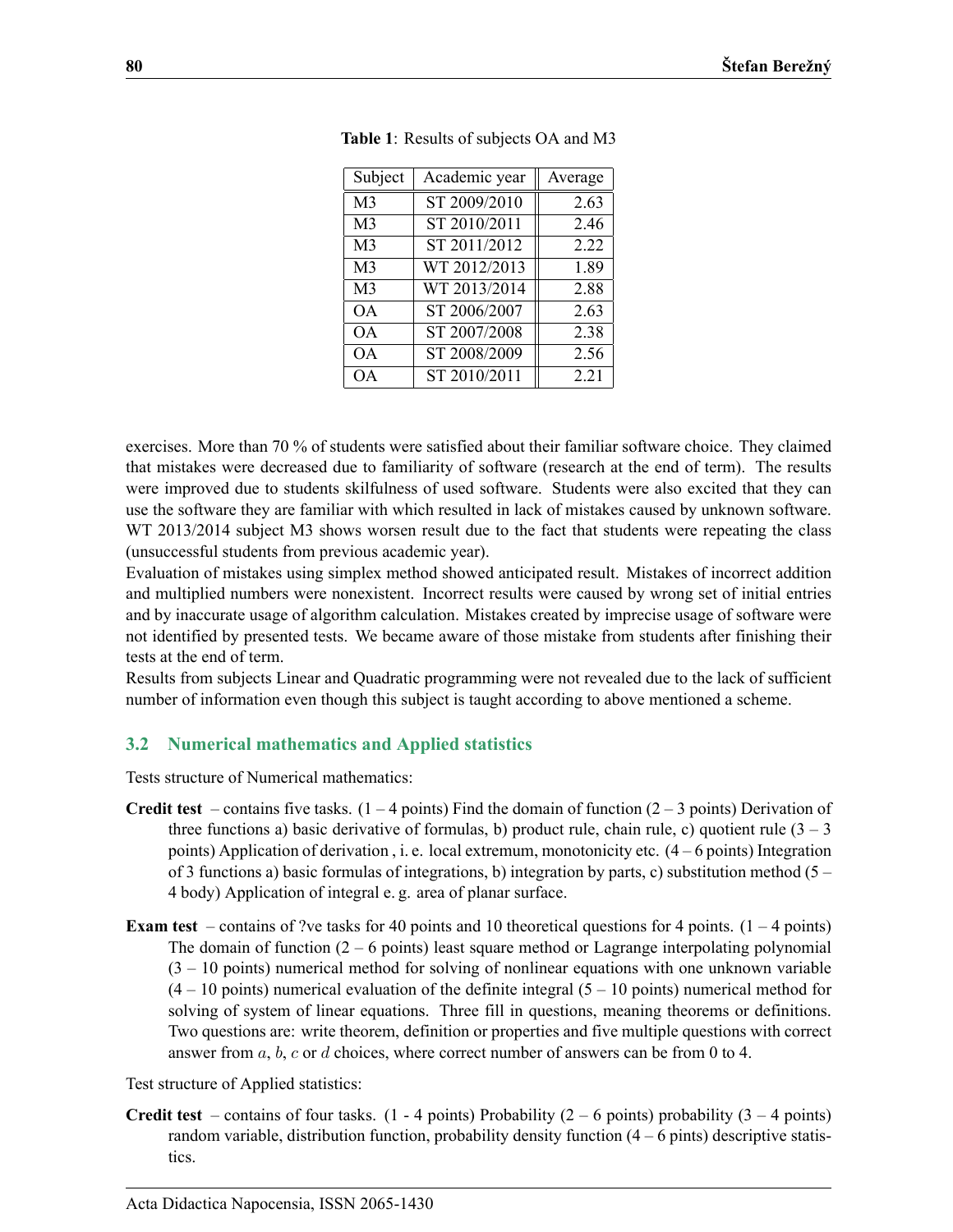**Exam test** – contains four tasks for 10 points and 10 theoretical questions for 4 points. (1) Probability (2) probability (3) con?dence interval or single-sample test of statistical hypothesis (4) regression and correlation analysis or test for two samples. Six theorem, definition and properties questions and four multiple questions with correct answer from *a*, *b*, *c* and *d* choices where correct number of answers can be from 0 to 4.

We used completely different software in Numerical mathematics and Applied statistics than in Operational analysis and Quadratic programming. Students made different choice in subject but also in actual theme. 90 % of students chose Matlab (Octave) in numerical calculations of nonlinear equation. Only 10 % of students used spreadsheets of MS Excel ( LO Calc). Matlab (Octave) provides easier application of functional instructions, clear illustration of functional graphs, calculations of functional value and precise monitoring of results through included functions for numerical calculations of nonlinear equations. 50 % of students used spreadsheets of (MS Excel and LO Calc) and also 50 % of students used Matlab (Octave) in numerical integration. Similar choice was with numerical calculations of linear equations. Students used Matlab (Octave) to monitor only the results in subject of M1-A1 where was linear algebra. Students chose MS Excel (LO Calc) to monitor in between results. The results are not so significant in these subjects as they were in other subjects, Table [2](#page-6-0).

| Subject   | Academic year | Average |  |
|-----------|---------------|---------|--|
| <b>NM</b> | ST 2007/2008  | 2.85    |  |
| <b>NM</b> | ST 2008/2009  | 2.98    |  |
| <b>NM</b> | ST 2009/2010  | 2.95    |  |
| <b>NM</b> | ST 2010/2011  | 2.88    |  |
| <b>NM</b> | ST 2011/2012  | 2.94    |  |
| <b>NM</b> | ST 2012/2013  | 2.88    |  |
| <b>NM</b> | ST 2013/2014  | 2.75    |  |
| $M1-AI$   | WT 2009/2010  | 2.43    |  |
| $M1-AI$   | WT 2010/2011  | 2.61    |  |
| $M1-AI$   | WT 2011/2012  | 2.73    |  |
| $M1-AI$   | WT 2012/2013  | 2.40    |  |
| $M1-AI$   | WT 2013/2014  | 2.57    |  |

<span id="page-6-0"></span>**Table 2**: Results of subjects NM and M1-AI

These kind of results were expected since It is necessary for students to acquire basics knowledge and skilfulness of mathematical analysis from secondary school. Many tasks are not able to be resolved only with available software (for example domain of function, derivative of function, derivative function with steps of solutions, integration of the function with the steps of solutions etc). Many students were unable to effectively use available software for task solving. I will present set of mistakes, which were made by students in solving nonlinear equations. Equation which has three roots, where one is the furthest one was not found or they only found one root. Even when they used domain for graph domain presentation they often used incorrect interval on which graph was supposed to be presented. Another example is when there were two roots next to each other, students could not find one of them because of inaccurate graph readability and they did not realize possible existence of two roots instead of one. Students also did not used correct functioanl expression in form  $f(x) = 0$  which should be used to calculate of functional values.

The results have improved in subject of Applied statistics, it is shown in Table [3](#page-7-0). Choice of suitable software also influenced the results. Majority of students chose Matlab (Octave), it provides variety inbuilt functions and is easily operated. All of the students used MS Excell (LO Calc) or with combination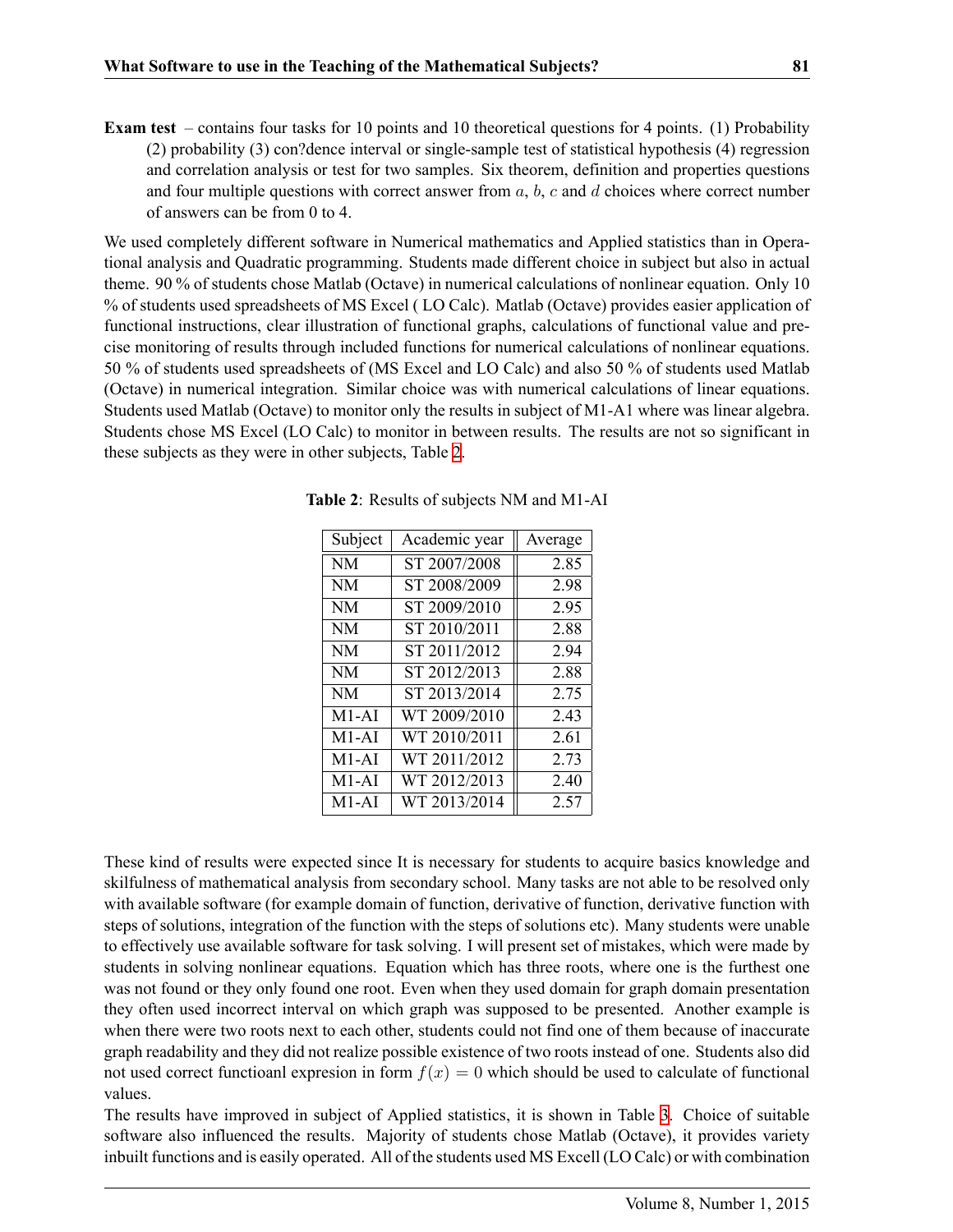of Matlab (Octave) in Descriptive statistics. Main advantage of worksheet processors in Descriptive statistics is their overview representation of entries in frequency tables and its basic calculation. Matlab has its functions for file processing by the help of rules of Descriptive statistics but the outputs are not clear and used entries from frequency table is more complicated than in case of worksheet processors. The absolute and relative addresses of calculating cells, conditional formatting and visualization (which is very important in Descriptive statistics) are the greatest as sets.

| Subject | Academic year | Average |
|---------|---------------|---------|
| AS      | WT 2008/2009  | 2.75    |
| AS      | ST 2011/2012  | 2.59    |
| AS      | ST 2012/2013  | 2.40    |
| AS      | WT 2013/2014  | 189     |

<span id="page-7-0"></span>**Table 3**: Results of subject AS

Reaction of the students of bachelor study who did not have adequate experience and skilfulness in their particular software was vague since they had to spend their time studying individual subject but also mastering software. Only 50 % of students found beneficial using software in subject NM and M1-AI in final checklists. Opinions of 30 % of students were neutral and 20 % of students actually considered using software as disadvantageous. The first year engineering students of subject of Applied statistics were thrilled to be able to use software in PC laboratories. Majority of students used at least one of the mentioned programs in varied subjects during their study so they were not slowed down by software study but they were able to use it in subject of Applied statistics.

Systematic not numerical mistakes were prevalent. There were invalid reasoning, evaluation of verified conditions to solve the problem or in some cases wrong set of operations and methods. There is a tendency of great data of mistakes with these subjects. Students make mistakes in tasks solving in Numeric mathematics, Probability and Mathematics statistics.

Database is enriched by information from subjects of Applied mathematics and Numeric mathematics which are taught at Aerodynamics Faculty TUKE of engineering study. Available information is incomparable since Aerodynamics Faculty's studying groups had lesson outside of PC laboratories which resulted in mistakes generation (mistakes mainly resulting from using standard calculator and also classic numeric mistakes plus mistakes by numeric rounding). We do not have students feedback from Aerodynamics Faculty like we had from FEEI students.

### **3.3 Queuing Theory**

The second year engineering students showed the best knowledge and skilfulness of software in Queuing Theory subject. Students used effectively their knowledge in solving tasks. It is difficult to specify the most common program which they used because their approach was individual and almost every student used more than one program. They used Matlab, Octave, MS Excel, LO Calc and also wxMaxima. According to available information, 50 % of students used more than one software program at solving individual tasks. For example, in task of Markov processes where vectors of probability were solved with Matlab or MS Excel, but in system of linear equations which leads to limited vector were solved with wxMaxim.

#### Positive results are shown in table [4.](#page-8-0)

Students enjoyed subject in all forms. All students appreciated the opportunity to chose their own programs which made their study easier. More than half of the students couldn't image solving tasks without PC, it would take them much longer.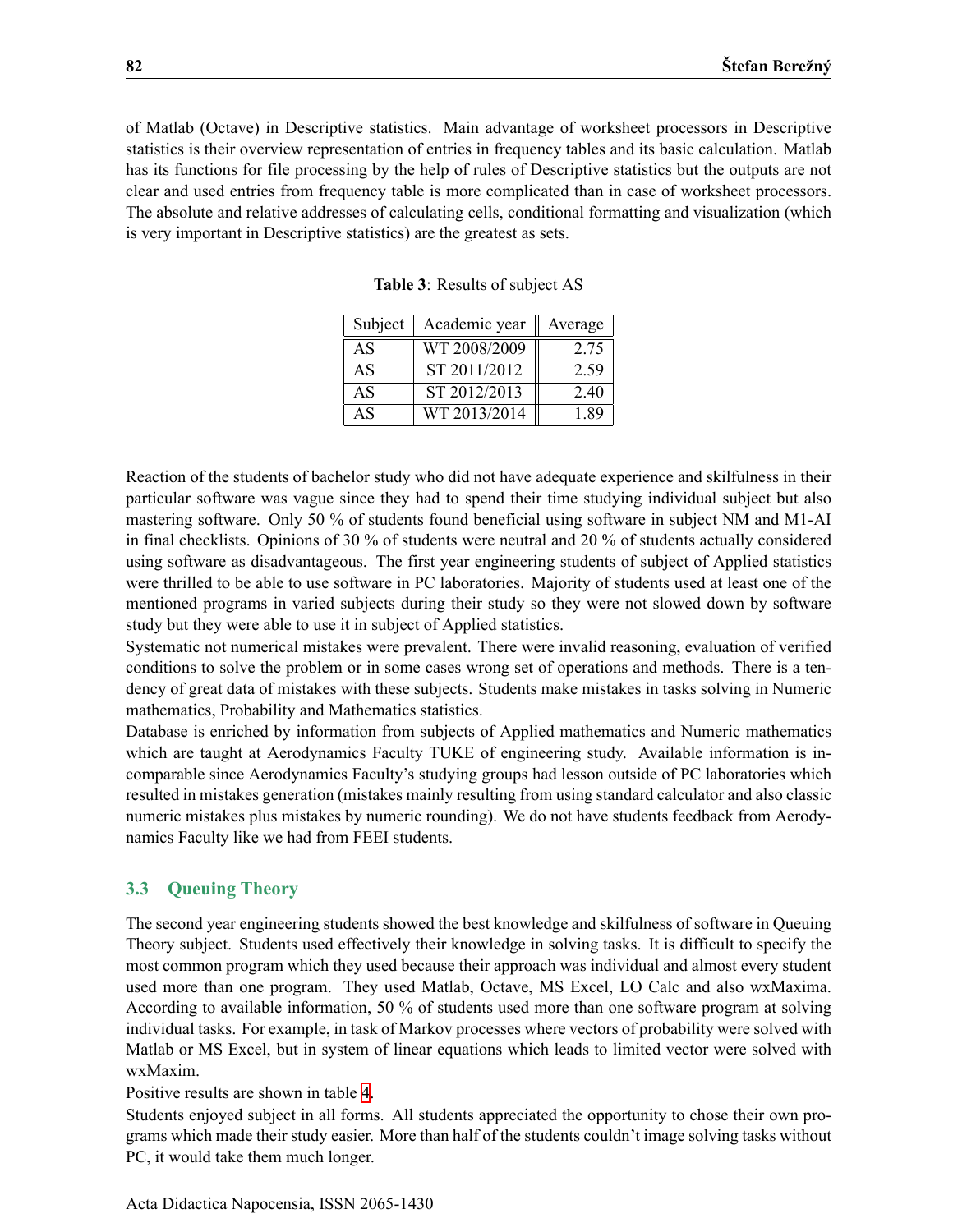| Subject   | Academic year | Average |
|-----------|---------------|---------|
| <b>QT</b> | WT 2008/2009  | 2.24    |
| QT        | WT 2009/2010  | 2.76    |
| <b>QT</b> | WT 2010/2011  | 2.75    |
| OТ        | WT 2011/2012  | 2.20    |
| <b>QT</b> | WT 2012/2013  | 1.93    |
| OТ        | WT 2013/2014  | 2.36    |

<span id="page-8-0"></span>**Table 4**: Results of subject QT

Numerical mistakes and mistakes were nonexistent in solving Queuing theory tasks while using software (only 6.5 % of students were familiar with available software) The most common mistakes appeared from unfinished parts of task, missing some steps of calculation, wrong interpretation of results or wrong set of operations. All these mistakes emerged from lack of theoretical knowledge.

Usage of schema was bene?cial in PC laboratory Teaching subject of Queuing theory in PC laboratory was enriched by beneficial schema.

### **4 Conclusions**

We created PC laboratories with numerous installed programs for teaching these subjects at Department of Mathematics and Informatics but also at Department of Aerodynamics of TUKE. The students are able to decide which software they use in solving math problems. This type of software should improve the students results but only if they are familiar with available software and are able to use it effectively. This approach is more successful among the advanced bachelor, engineering and PhD-students at Technical university. The problematic subjects are in the first year bachelor study. Software could be used in more effectively, if students could apply their secondary school knowledge and skilfulness. It would be also beneficial to create lesson time frame for introduction of available software. We need to take into consideration the fact that some of the students in the first year of study will not be able to pursue their

study after failing their exams, etc.

We were able to provide identical conditions in described subjects from [2.3](#page-2-0) chapter in short period of time. At the beginning we verified the possibility of software usage. Standard structure of credit and exam tests and comparable score evaluation. We received feedback from students about each subject after semester was finalized.

We do not acquire applicable subject information from Faculty of Aerodynamics. There would be sufficient amount of information in the long run but Faculty of Aerodynamics hasn't used the same infrastructure. Results were influenced by subject changes. Even though the single subject was not changed but there were changes in followed up subjects which would influence results. That is why I have not mentioned any information from Faculty of Aerodynamics. The most interesting results are from two subjects, which are taught simultaneously – Applied Mathematics and Applied Mathematics 1 with comparable context. The first one is taught without PC and the second one is taught in PC laboratories. I was not successful in getting steady information during the whole time.

Academic year of (2014/2015) is the last year that I am able to collect the information about individual subjects. New significant changes will take place in studying programs and obtained information will not be usable for comparison. There is a possibility to create new infrastructure for new research but it would be difficult to guarantee the stability of infrastructure for longer than 5 years.

In the future it is our interest to introduce expanded available software using high speed servers and computers in laboratories. We would like to prepare new studying concepts which will partially include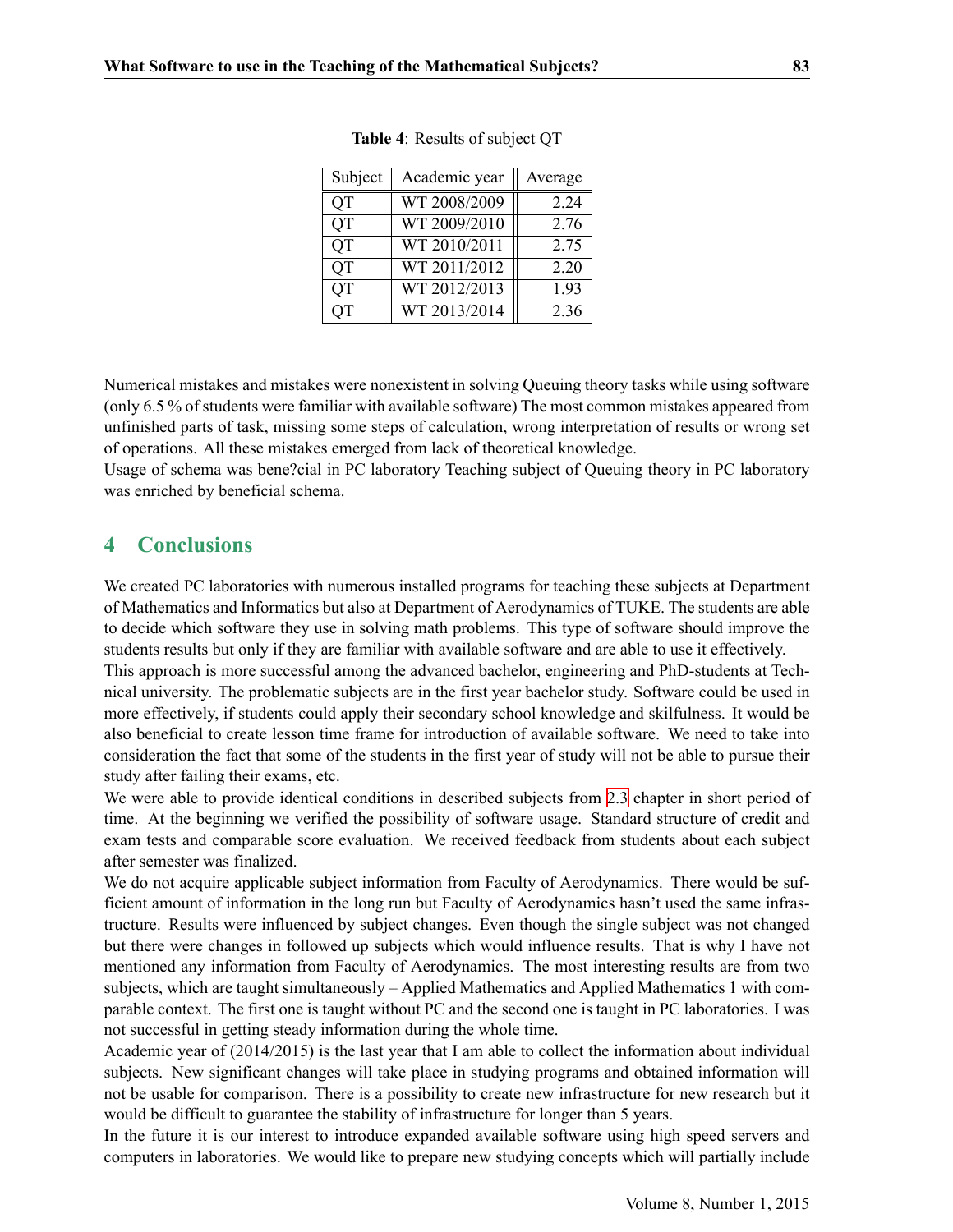software usage in teaching some of the subjects. At the same time we are preparing the project about students experience and opinions with software usage in solving some of the problems (electronic checklists).

We applied GeoGebra program for linear and Integer programming in the subjects of Operational analysis and Linear programming. We are planning to publish the results of this change in the near future.

### **References**

- [1] Berežný Štefan Kravecová Daniela: *Lineárne programovanie*, Košice, FEI TU (2012), 108 s. ISBN 978-80-553-0910-1.
- [2] Berežný Štefan Hajduová Zuzana Kravecová Daniela: *Úvod do lineárneho programovania*, Sosnowiec, Poland : Humanitas University Sosnowiec (2013), 125 p. ISBN 978-83-61991-74-8.
- [3] Štefan Berežný Daniela Kravecová: *Mathematics 3*, Košice, TUKE (2014), 210 s. ISBN 978-80- 553-1791-5.
- [4] Štefan Berežný Daniela Kravecová: *Mathematics 3*, Košice, TUKE (2014), 170 s. ISBN 978-80- 553-1790-8.
- <span id="page-9-1"></span>[5] Buša Ján: *Maxima*, FEI TU, Košice (2006) ISBN: 80-8073-641-3.
- <span id="page-9-0"></span>[6] Buša Ján: *Octave*, FEI TU, Košice (2006) ISBN: 80-8073-596-4.
- <span id="page-9-6"></span>[7] Daňo Ivan – Ostertagová Eva: Numerické metódy, pravdepodobnosť a matematická štatistika v počítačovom prostredí MATLABu, 2. doplnené vydanie, Elfa, Košice (2009), 120 s. ISBN 978-80- 8086-111-7.
- <span id="page-9-2"></span>[8] Doboš Jozef: *Gnuplot*, FEI TU, Košice (2006) ISBN: 80-8073-637-5.
- <span id="page-9-7"></span>[9] Gavalec Martin – Kováčová Nadežda – Ostertagová Eva – Skřivánek Jaroslav: Pravdepodobnosť a matematická štatistika v počítačovom prostredí MATLABu, 2. oprav. vydanie, Elfa, Košice (2002) 152 s. ISBN 80-89066-05-4.
- <span id="page-9-3"></span>[10] Kaukič Michal: *Základy programovania v Pylabe*, FEI TU, Košice (2006) ISBN: 80-8073-635-9.
- <span id="page-9-8"></span>[11] Ostertagová Eva: Aplikovaná štatistika v počítačovom prostredí MATLABu, 1. vydanie, Equilibria, Košice (2012), 193 s. ISBN 978-80-8143-006-0.
- <span id="page-9-9"></span>[12] Pirč Viktor – Ostertagová Eva: Matematika s MATLABom, TUKE, Košice: (2007), 79 s. ISBN 978-80-8073-820-4.
- <span id="page-9-4"></span>[13] Pribiš Ján: *Scilab*, FEI TU, Košice (2006) ISBN: 80-8073-655-3.
- <span id="page-9-5"></span>[14] Ševčovič Ladislav: *Programy na spracovanie a vizualizáciu experimentálnych dát*, FEI TU, Košice (2006) ISBN: 80-8073-639-1.

### **Author**

RNDr. Štefan Berežný, PhD. Department of Mathematics and Theoretical Informatics Faculty of Electrical Engineering and Informatics Technical University in Košice